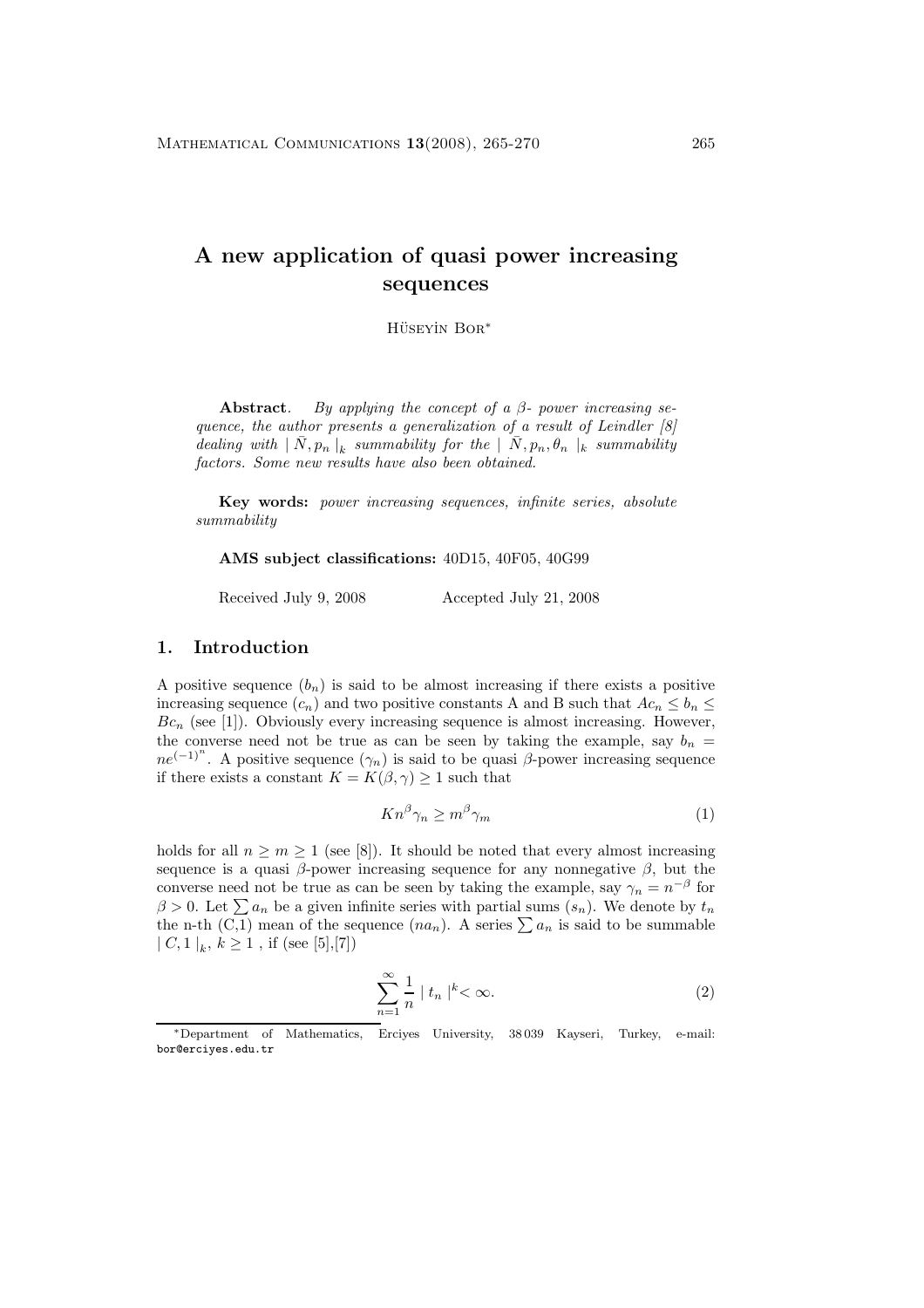266 H. Bor

Let  $(p_n)$  be a sequence of positive numbers such that

$$
P_n = \sum_{v=0}^{n} p_v \to \infty \quad as \quad n \to \infty, \quad (P_{-i} = p_{-i} = 0, i \ge 1).
$$
 (3)

The sequence-to-sequence transformation

$$
\sigma_n = \frac{1}{P_n} \sum_{v=0}^n p_v s_v \tag{4}
$$

defines the sequence  $(\sigma_n)$  of the Riesz mean or simply the  $(\bar{N},p_n)$  mean of the  $\sum a_n$  is said to be summable  $| \bar{N}, p_n |_k, k \ge 1$ , if (see [2]) sequence  $(s_n)$ , generated by the sequence of coefficients  $(p_n)$  (see [6]). The series

$$
\sum_{n=1}^{\infty} (P_n/p_n)^{k-1} \mid \Delta \sigma_{n-1} \mid^k < \infty,
$$
\n
$$
(5)
$$

where

$$
\Delta \sigma_{n-1} = -\frac{p_n}{P_n P_{n-1}} \sum_{v=1}^n P_{v-1} a_v, \quad n \ge 1.
$$
 (6)

In the special case  $p_n = 1$  for all values of n  $| \overline{N}, p_n |_{k}$  summability is the same as  $\lfloor C, 1 \rfloor_k$  summability.

Let  $(\hat{\theta}_n)$  be any sequence of positive real constants. The series  $\sum a_n$  is said to be summable  $| \bar{N}, p_n, \theta_n |_k, k \geq 1$ , if (see [9])

$$
\sum_{n=1}^{\infty} \theta_n^{k-1} \mid \Delta \sigma_{n-1} \mid^k < \infty. \tag{7}
$$

If we take  $\theta_n = \frac{P_n}{p_n}$ , then  $| \bar{N}, p_n, \theta_n |_k$  summability reduces to  $| \bar{N}, p_n |_k$  summability. Also if we take  $\theta_n = n$  and  $p_n = 1$  for all values of n, then we get  $|C, 1|$  k summability. Furthermore if we take  $\theta_n = n$ , then  $| \bar{N}, p_n, \theta_n |_{k}$  summability reduces to  $|R, p_n|_k$  (see [3]) summability.

#### **2. Known results**

Bor [4] has proved the following theorem for  $| N, p_n |_k$  summability factors.

**Theorem A.** Let  $(X_n)$  be an almost increasing sequence and let the condition

$$
\sum_{n=1}^{m} \frac{1}{n} |s_n|^{k} = O(X_m)
$$
 (8)

*be satisfied. If the sequences*  $(\beta_n)$  *and*  $(\lambda_n)$  *satisfy the conditions* 

$$
|\Delta\lambda_n| \leq \beta_n,\tag{9}
$$

$$
\beta_n \to 0,\tag{10}
$$

$$
\sum_{n=1}^{\infty} n \mid \Delta \beta_n \mid X_n < \infty,\tag{11}
$$

$$
|\lambda_n| X_n = O(1), \tag{12}
$$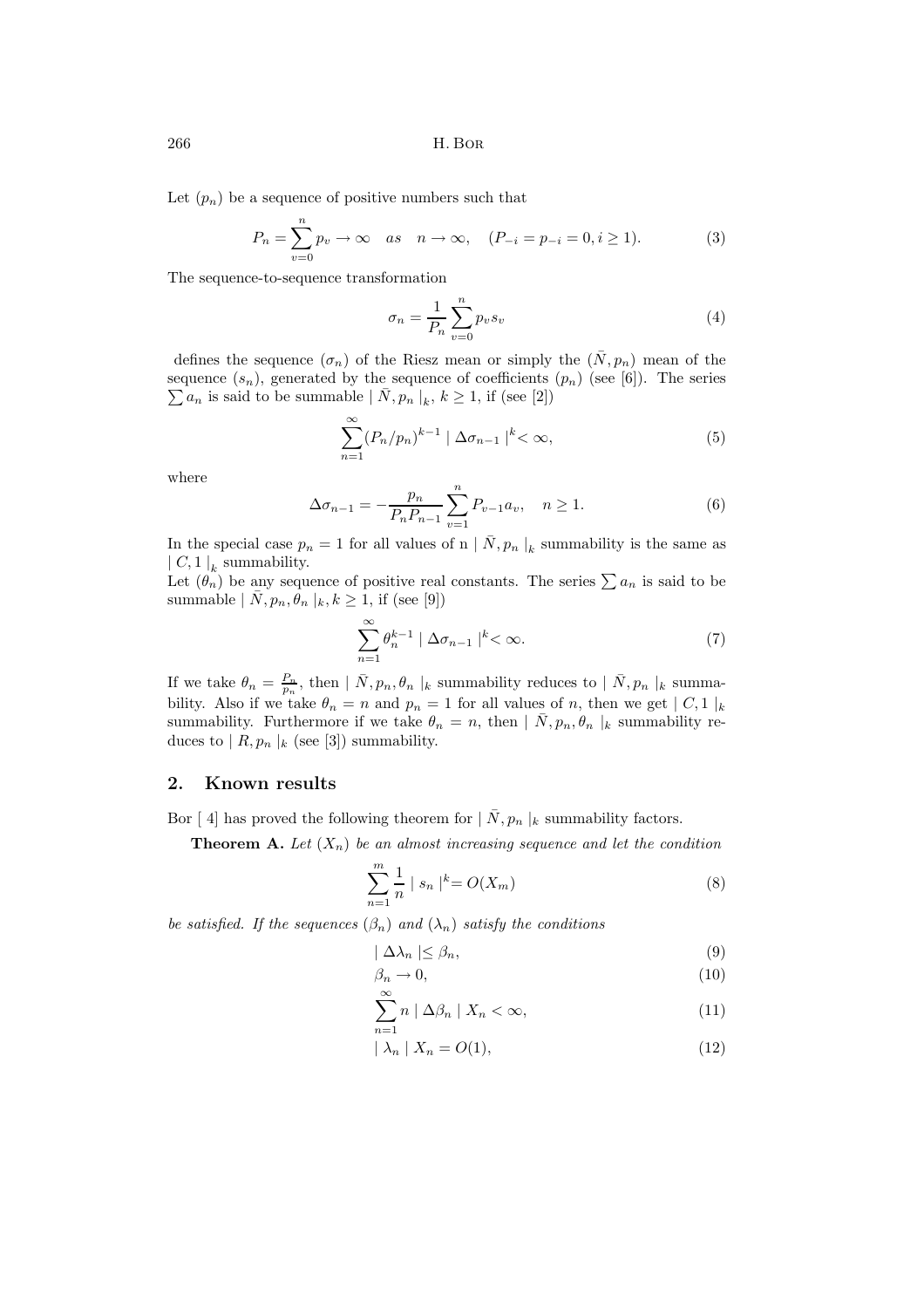and furthermore if  $(p_n)$  is a positive sequence such that

$$
\sum_{n=1}^{m} \frac{p_n}{P_n} \mid s_n \mid^k = O(X_m), \tag{13}
$$

*then the series*  $\sum a_n \lambda_n$  *is summable*  $|\bar{N}, p_n|_k, k \geq 1$ .

Leindler [8] has proved Theorem A by using a quasi  $\beta$ - power increasing sequence instead of an almost increasing sequence. His theorem is as follows:

**Theorem B.** Let  $(X_n)$  be a quasi  $\beta$ - power increasing sequence for some  $0 < \beta$  $\beta$  < 1. If all conditions from (8) to (13) are satisfied, then the series  $\sum a_n \lambda_n$  is *summable*  $|\bar{N},p_n|_k, k \geq 1$ .

### **3. The main result**

The aim of this paper is to generalize Theorem B for  $| \overline{N}, p_n, \theta_n |_k$  summability. Now we shall prove the following theorem.

**Theorem.** Let  $\left(\frac{\theta_n p_n}{P_n}\right)$  be a non-increasing sequence. If all the conditions of *Theorem B are satisfied with the condition (13) replaced by*

$$
\sum_{n=1}^{m} \theta_n^{k-1} \left(\frac{p_n}{P_n}\right)^k \mid s_n \mid^k = O(X_m), \tag{14}
$$

*then the series*  $\sum a_n \lambda_n$  *is summable*  $| N, p_n, \theta_n |_{k}, k \geq 1.$ 

If we take  $\theta_n = \frac{P_n}{p_n}$ , then we get Theorem B. In this case condition (14) reduces to condition (13) and the condition  $\left(\frac{\theta_n p_n}{P_n}\right)$  which is a non-increasing sequence is automatically satisfied.

We need the following lemma for the proof of our Theorem.

**Lemma 1 ([8]).** *Under the conditions on*  $(X_n)$ ,  $(\beta_n)$  *and*  $(\lambda_n)$  *as taken in the statement of the Theorem, the following conditions hold :*

$$
nX_n\beta_n = O(1),\tag{15}
$$

$$
\sum_{n=1}^{\infty} \beta_n X_n < \infty. \tag{16}
$$

#### **4. Proof of the Theorem**

Let  $(T_n)$  be the sequence of  $(\bar{N},p_n)$  mean of the series  $\sum a_n\lambda_n$ . Then, by definition, we have

$$
T_n = \frac{1}{P_n} \sum_{v=0}^{n} p_v \sum_{r=1}^{v} a_r \lambda_r.
$$
 (17)

Then

$$
T_n - T_{n-1} = \frac{p_n}{P_n P_{n-1}} \sum_{v=1}^n P_{v-1} a_v \lambda_v, \quad n \ge 1.
$$
 (18)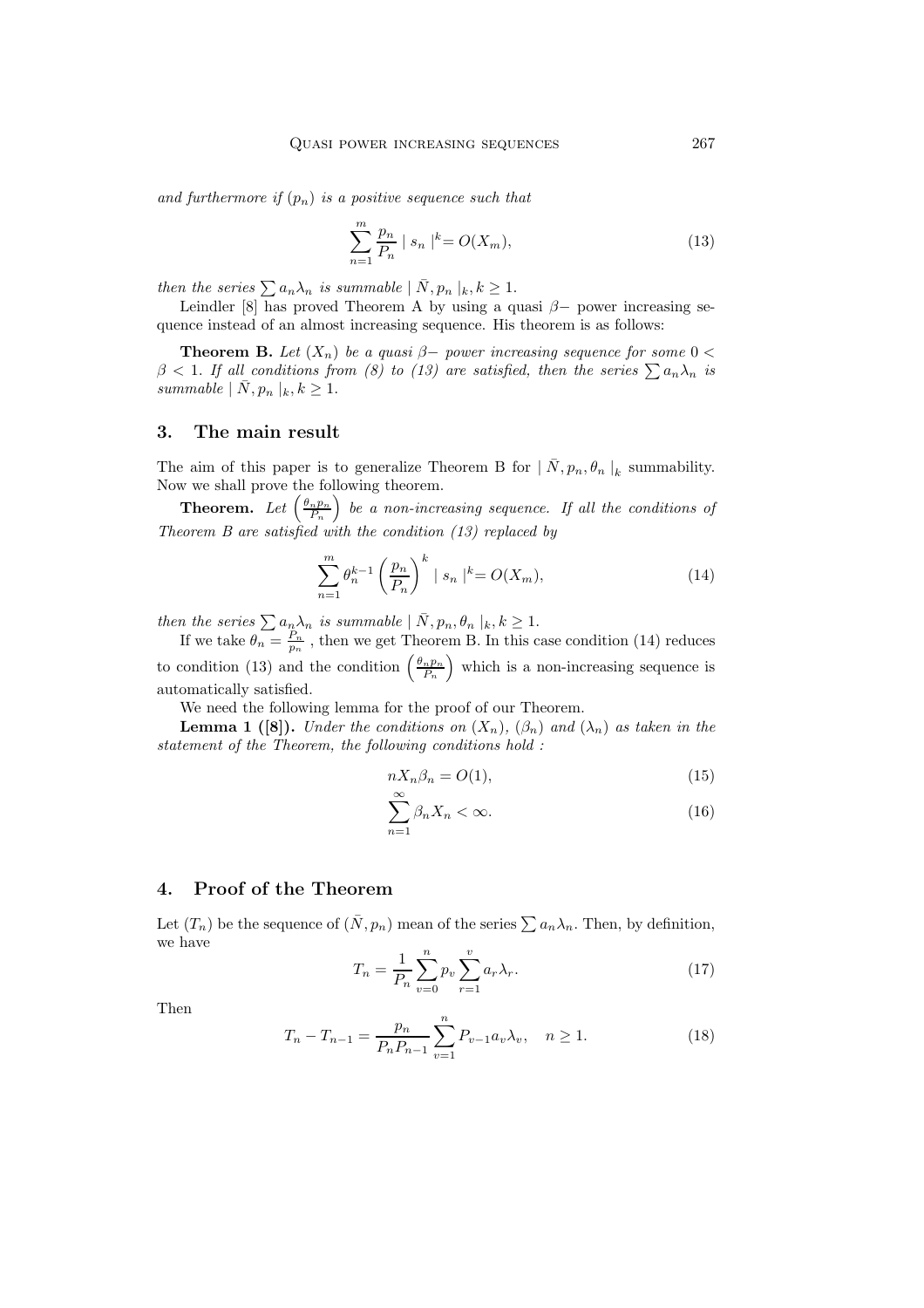268 H. Bor

Using Abel's transformation, we get

$$
T_n - T_{n-1} = -\frac{p_n}{P_n P_{n-1}} \sum_{v=1}^{n-1} p_v s_v \lambda_v + \frac{p_n}{P_n P_{n-1}} \sum_{v=1}^{n-1} P_v s_v \Delta \lambda_v + \frac{p_n}{P_n} s_n \lambda_n
$$
  
=  $T_{n,1} + T_{n,2} + T_{n,3}$ , say.

To prove the theorem, by Minkowski's inequality, it is sufficient to show that

$$
\sum_{n=1}^{\infty} \theta_n^{k-1} |T_{n,r}|^k < \infty, \quad for \quad r = 1, 2, 3.
$$
 (19)

Firstly by using Hölder's inequality, we have that

$$
\sum_{n=2}^{m+1} \theta_n^{k-1} |T_{n,1}|^k = \sum_{n=2}^{m+1} \theta_n^{k-1} \left| \frac{p_n}{P_n P_{n-1}} \sum_{v=1}^{n-1} p_v s_v \lambda_v \right|^k
$$
  
\n
$$
\leq \sum_{n=2}^{m+1} \theta_n^{k-1} \left( \frac{p_n}{P_n} \right)^k \frac{1}{P_{n-1}} \sum_{v=1}^{n-1} p_v |\lambda_v| |\lambda_v|^{k-1} |s_v|^k
$$
  
\n
$$
\times \left\{ \frac{1}{P_{n-1}} \sum_{v=1}^{n-1} p_v \right\}^{k-1}
$$
  
\n
$$
= O(1) \sum_{v=1}^{m} p_v |\lambda_v| |s_v|^k \sum_{n=v+1}^{m+1} \left( \frac{\theta_n p_n}{P_n} \right)^{k-1} \frac{p_n}{P_n P_{n-1}}
$$
  
\n
$$
= O(1) \sum_{v=1}^{m} p_v |\lambda_v| |s_v|^k \left( \frac{\theta_v p_v}{P_v} \right)^{k-1} \frac{1}{P_n P_{n-1}}
$$
  
\n
$$
= O(1) \sum_{v=1}^{m} p_v |\lambda_v| |s_v|^k \left( \frac{\theta_v p_v}{P_v} \right)^{k-1} \frac{1}{P_v}
$$
  
\n
$$
= O(1) \sum_{v=1}^{m} |\lambda_v| \theta_v^{k-1} \left( \frac{p_v}{P_v} \right)^k |s_v|^k
$$
  
\n
$$
= O(1) \sum_{v=1}^{m-1} |\Delta| |\lambda_v| \sum_{r=1}^{v} \theta_r^{k-1} \left( \frac{p_v}{P_v} \right)^k |s_r|^k
$$
  
\n
$$
+ O(1) |\lambda_m| \sum_{v=1}^{m} \theta_v^{k-1} \left( \frac{p_v}{P_v} \right)^k |s_v|^k
$$
  
\n
$$
= O(1) \sum_{v=1}^{m-1} |\Delta\lambda_v| X_v + O(1) |\lambda_m| X_m
$$
  
\n
$$
= O(1) \sum_{v=1}^{m-1} \beta_v X_v + O(1) |\lambda_m| X_m = O(1) \text{ as } m \to \
$$

m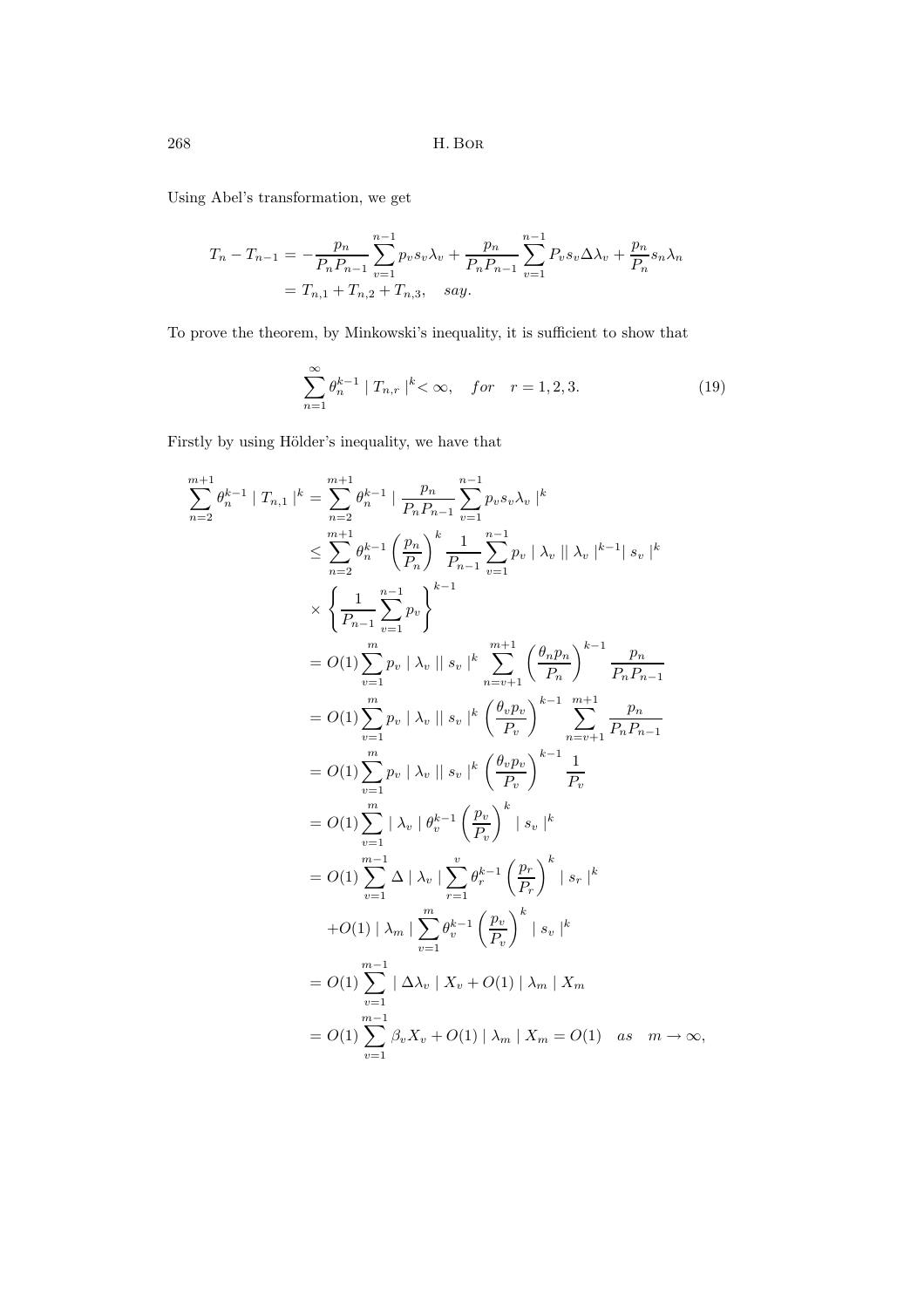in view of hypotheses of the Theorem and Lemma. Also we get that

$$
\sum_{n=2}^{m+1} |T_{n,2}|^{k} = \sum_{n=2}^{m+1} \theta_{n}^{k-1} | \frac{p_{n}}{P_{n}P_{n-1}} \sum_{v=1}^{n-1} P_{v} s_{v} \Delta \lambda_{v} |^{k}
$$
\n
$$
\leq \sum_{n=2}^{m+1} \theta_{n}^{k-1} \left( \frac{p_{n}}{P_{n}} \right)^{k} \frac{1}{P_{n-1}} \sum_{v=1}^{n-1} P_{v} |s_{v}|^{k} \beta_{v} \times \left\{ \frac{1}{P_{n-1}} \sum_{v=1}^{n-1} P_{v} \beta_{v} \right\}^{k-1}
$$
\n
$$
= O(1) \sum_{v=1}^{m} P_{v} |s_{v}|^{k} \beta_{v} \sum_{n=v+1}^{m+1} \left( \frac{\theta_{n}p_{n}}{P_{n}} \right)^{k-1} \frac{p_{n}}{P_{n}P_{n-1}}
$$
\n
$$
= O(1) \sum_{v=1}^{m} P_{v} \beta_{v} |s_{v}|^{k} \left( \frac{\theta_{v}p_{v}}{P_{v}} \right)^{k-1} \sum_{n=v+1}^{m+1} \frac{p_{n}}{P_{n}P_{n-1}}
$$
\n
$$
= O(1) \sum_{v=1}^{m} \beta_{v} |s_{v}|^{k} \left( \frac{\theta_{v}p_{v}}{P_{v}} \right)^{k-1} \sum_{n=v+1}^{n-1} \frac{p_{n}}{P_{n}P_{n-1}}
$$
\n
$$
= O(1) \left( \frac{\theta_{1}p_{1}}{P_{1}} \right)^{k-1} \sum_{v=1}^{m} \beta_{v} |s_{v}|^{k}
$$
\n
$$
= O(1) \sum_{v=1}^{m} \Delta(v \beta_{v}) \sum_{r=1}^{v} \frac{|s_{r}|^{k}}{r} + O(1) m \beta_{m} \sum_{v=1}^{m} \frac{|s_{v}|^{k}}{v}
$$
\n
$$
= O(1) \sum_{v=1}^{m-1} |\Delta(v \beta_{v})| X_{v} + O(1) m \beta_{m} X_{m}
$$
\n
$$
= O(1) \sum_{v=1}^{m-
$$

by virtue of hypotheses of the Theorem and Lemma.. Finally, as in  $T_{n,1}$  we have that

$$
\sum_{n=1}^{m} \theta_n^{k-1} | T_{n,3} |^{k} = \sum_{n=1}^{m} \theta_n^{k-1} | \frac{p_n}{P_n} s_n \lambda_n |^{k}
$$
  
=  $O(1) \sum_{n=1}^{m} \theta_n^{k-1} \left( \frac{p_n}{P_n} \right)^k | \lambda_n | | \lambda_n |^{k-1} | s_n |^{k}$   
=  $O(1) \sum_{n=1}^{m} | \lambda_n | \theta_n^{k-1} \left( \frac{p_n}{P_n} \right) | s_n |^{k} = O(1)$  as  $m \to \infty$ .